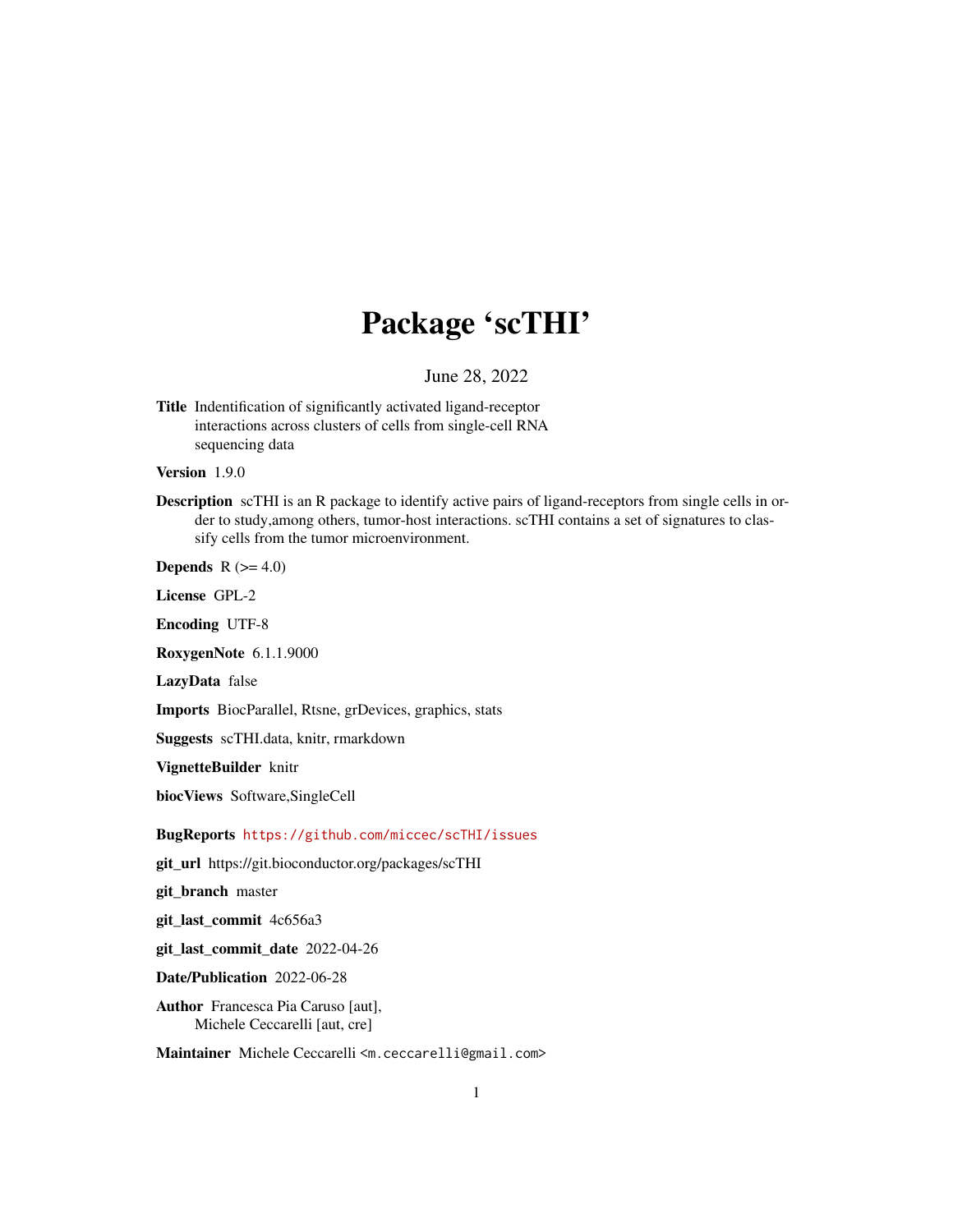## <span id="page-1-0"></span>R topics documented:

| Index | $\overline{9}$ |
|-------|----------------|

scTHI *single cell Tumor Hist Interaction (scTHI)*

#### Description

Indentification of significantly activated ligand-receptor interactions across clusters of cells from single-cell RNA sequencing data. Single-cell RNA sequencing is the reference technique to characterize the heterogeneity of tumor microenvironment. The composition of the various cell types making up the microenvironment can significantly affect the way in which the immune system activates cancer rejection mechanisms. Understanding the cross-talk signals between immune cells and cancer cells is a fundamental for the identification immuno-oncology therapeutic targets. scTHI is a novel method, single cell Tumor-Host Interaction tool (scTHI), to identify significantly activated ligand-receptor interactions across clusters of cells from single-cell RNA sequencing data. cTHI is based on the hypothesis that when patterns of interaction are active, they are also simultaneously and highly expressed in homogeneous cell populations. We also model the autocrine and paracrine signalling effects of L-R partners

#### Details

Please have a look at the vignette for a in-depth introduction to the package.

scTHI\_plotCluster *scTHI\_plotCluster*

#### Description

Graphs the output of scTHI\_runTsne, labeling cells by clusters.

#### Usage

```
scTHI_plotCluster(scTHIresult, cexPoint = 0.8, legendPos = c("topleft",
 "topright", "bottomright", "bottomleft"))
```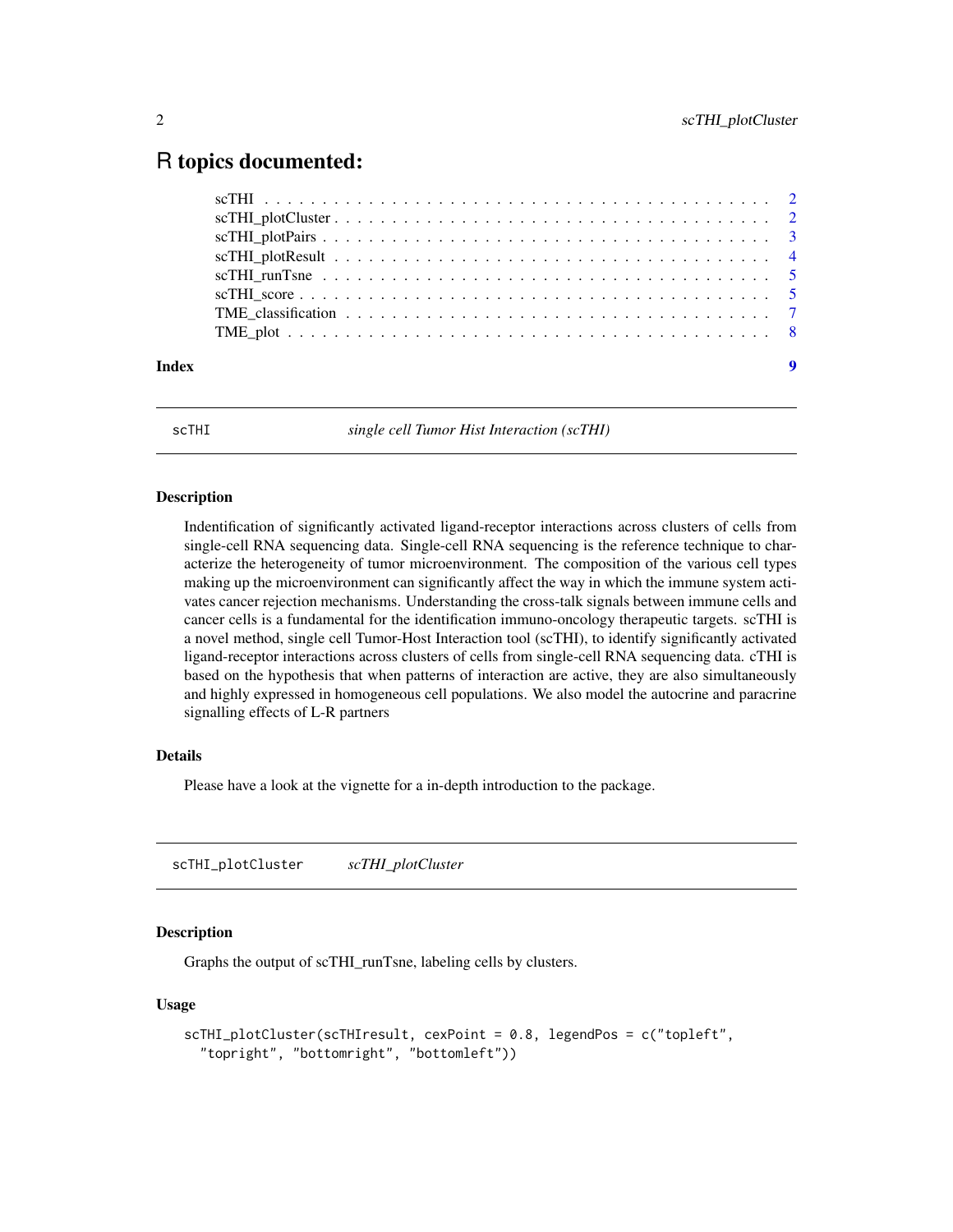#### <span id="page-2-0"></span>scTHI\_plotPairs 3

#### Arguments

| scTHIresult | scTHI object.                                   |
|-------------|-------------------------------------------------|
| cexPoint    | Set the point size.                             |
| legendPos   | Character string to custom the legend position. |

#### Value

None

#### Examples

```
library(scTHI.data)
data(scExample)
result <- scTHI_score(scExample,
                       cellCusterA = colnames(scExample)[1:30],
                       cellCusterB = colnames(scExample)[31:100],
                       cellCusterAName = "ClusterA",
                       cellCusterBName = "ClusterB", filterCutoff = 0,
                       pvalueCutoff = 1, nPermu = 100, ncore = 8)
result <- scTHI_runTsne(result)
scTHI_plotCluster(result)
```
scTHI\_plotPairs *scTHI\_plotPairs*

### Description

Generates a plot on the t-SNE coordinates to show the expression levels of an interaction pair of interest. Each cell is colored according to the corresponding gene expression value.

#### Usage

```
scTHI_plotPairs(scTHIresult, cexPoint = 0.8, interactionToplot)
```
#### Arguments

| scTHIresult       | scTHI object.             |  |
|-------------------|---------------------------|--|
| cexPoint          | Set the point size.       |  |
| interactionToplot |                           |  |
|                   | Interaction pair to plot. |  |

#### Value

None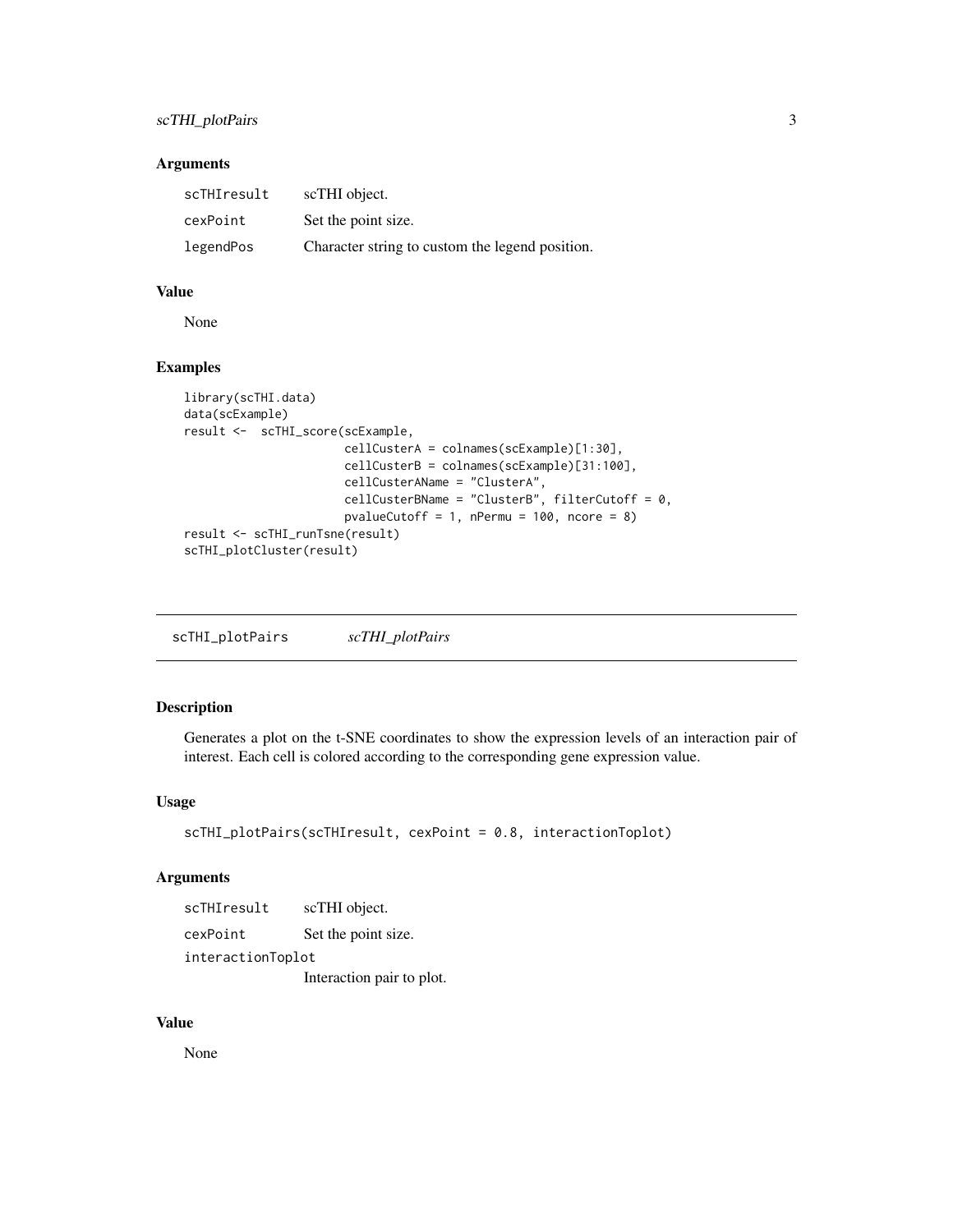#### Examples

```
library(scTHI.data)
data(scExample)
result <- scTHI_score(scExample,
                 cellCusterA = colnames(scExample)[1:30],
                 cellCusterB = colnames(scExample)[31:100],
                 cellCusterAName = "ClusterA",
                 cellCusterBName = "ClusterB", filterCutoff = 0,
                 pvalueCutoff = 1, nPermu = 100, ncore = 8)
result <- scTHI_runTsne(result)
scTHI_plotPairs(result,interactionToplot = "CXCL12_CD4")
```
scTHI\_plotResult *scTHI\_plotResult*

#### Description

Creates barplots of scTHI\_score results.

#### Usage

```
scTHI_plotResult(scTHIresult, cexNames = 0.8, plotType = c("score",
  "pair"), nRes = NULL)
```
#### Arguments

| scTHIresult | scTHI object.                                                                                                                                                                                                                                                                                                                                                                                                                         |
|-------------|---------------------------------------------------------------------------------------------------------------------------------------------------------------------------------------------------------------------------------------------------------------------------------------------------------------------------------------------------------------------------------------------------------------------------------------|
| cexNames    | Size of names in barplot.                                                                                                                                                                                                                                                                                                                                                                                                             |
| plotType    | Type of plot to be generated. Default is "score", can be also "pair". The "score"<br>option will generate a barplot for each resulted interaction pair, representing the<br>calculated interaction score and the related p-Value. The "pair" option will gen-<br>erate two barplot for each resulted interaction pair, representing the percentage<br>of cells of each cluster expressing partner A and partner B gene, respectively. |
| nRes        | Number of pairs to plot (all if NULL).                                                                                                                                                                                                                                                                                                                                                                                                |

#### Value

None

```
library(scTHI.data)
data(scExample)
result <- scTHI_score(scExample,
                      cellCusterA = colnames(scExample)[1:30],
                      cellCusterB = colnames(scExample)[31:100],
                      cellCusterAName = "ClusterA",
```
<span id="page-3-0"></span>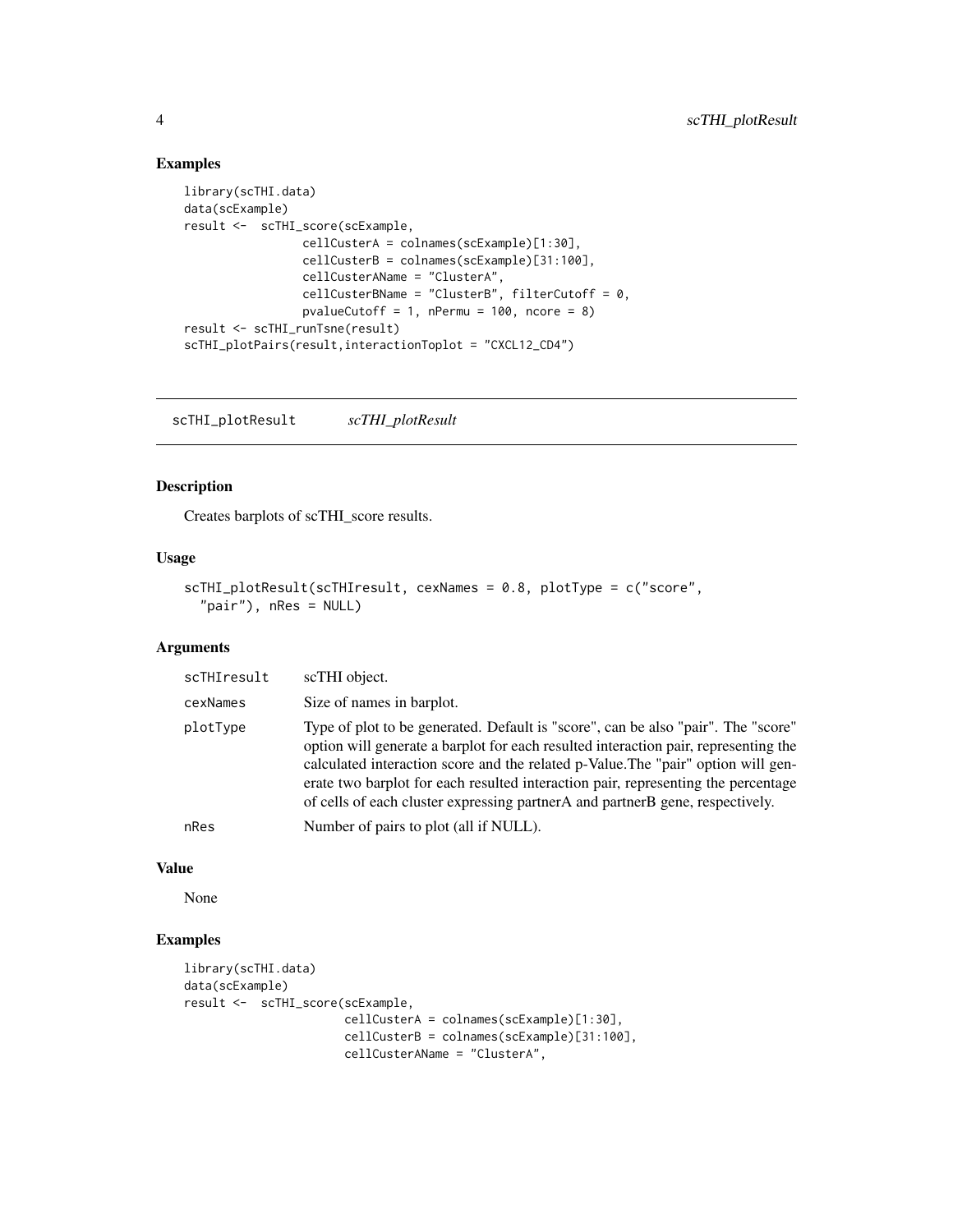```
cellCusterBName = "ClusterB", filterCutoff = 0,
                       pvalueCutoff = 1, nPermu = 100, ncore = 8)
scTHI_plotResult(result, plotType = "score")
scTHI_plotResult(result, plotType = "pair")
```
scTHI\_runTsne *scTHI\_runTsne*

#### Description

Runs t-SNE dimensionality reduction on selected features based on Rtsne package.

#### Usage

```
scTHI_runTsne(scTHIresult)
```
#### Arguments

scTHIresult scTHI object.

#### Value

The same object as scTHI\_score with a fifth item tsneData (data.frame)

#### Examples

```
library(scTHI.data)
data(scExample)
result <- scTHI_score(scExample,
                       cellCusterA = colnames(scExample)[1:30],
                       cellCusterB = colnames(scExample)[31:100],
                       cellCusterAName = "ClusterA",
                       cellCusterBName = "ClusterB", filterCutoff = 0,
                       pvalueCutoff = 1, nPermu = 100, ncore = 8)
result <- scTHI_runTsne(result)
```
scTHI\_score *scTHI\_score*

#### Description

This function allows the user to compute a score for a set of ligand-receptor pairs, from a single cell gene expression matrix, and detect specific Tumor-Host interactions. You must specify at least two clusters of cells (for example tumor cells and immune cells).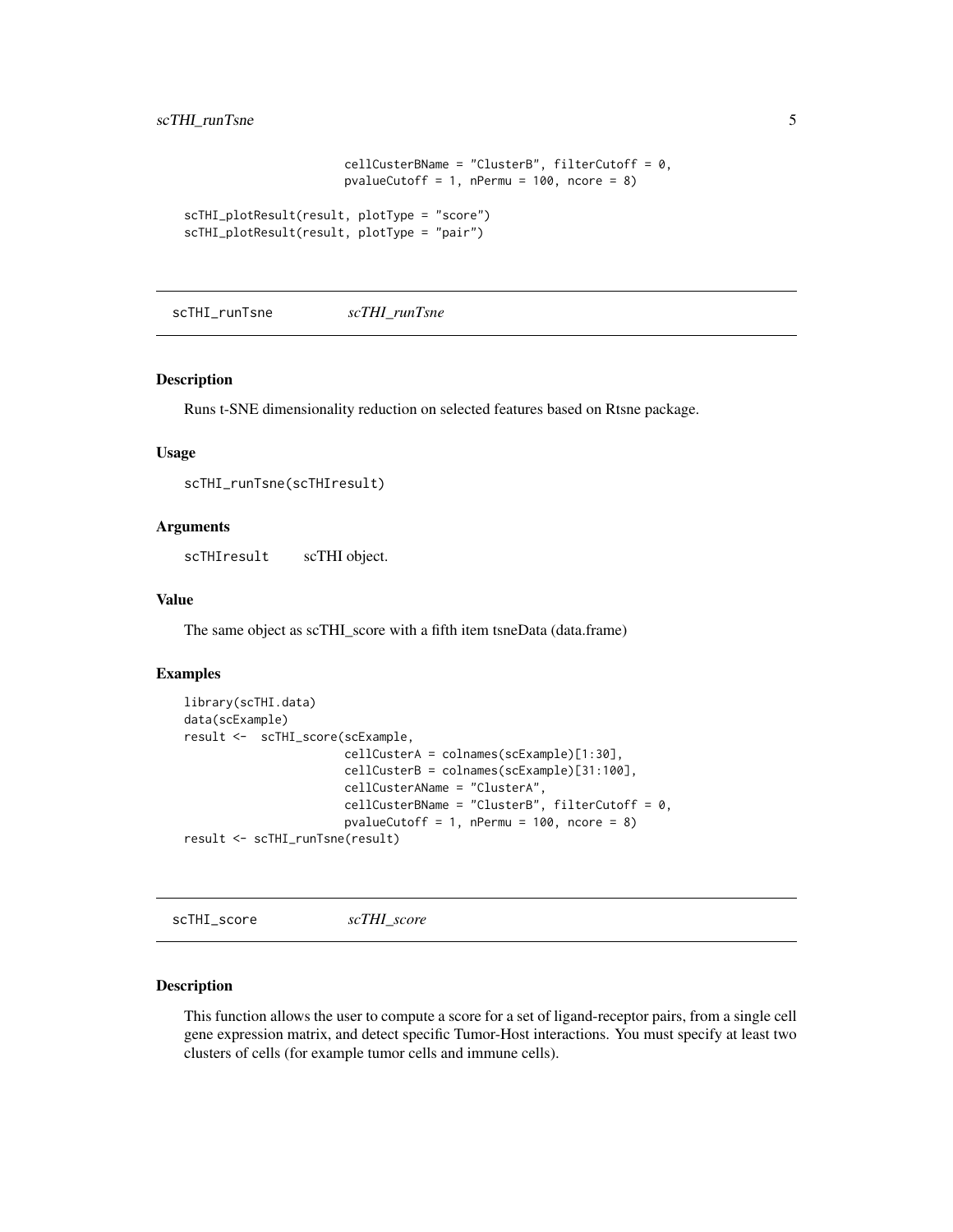```
scTHI_score(expMat, cellCusterA, cellCusterB, cellCusterAName,
 cellCusterBName, topRank = 10, autocrineEffect = TRUE,
 fileNameBase = "scTHI", filterCutoff = 0.5, PValue = TRUE,
 pvalueCutoff = 0.05, nPermu = 1000, ncore = 8)
```
#### Arguments

| expMat          | ScRNA-seq gene expression matrix where rows are genes presented with Hugo<br>Symbols and columns are cells. Gene expression values should be counts or<br>normalized counts.                      |  |  |
|-----------------|---------------------------------------------------------------------------------------------------------------------------------------------------------------------------------------------------|--|--|
| cellCusterA     | Vector of columns of expMat that belong to the first cluster.                                                                                                                                     |  |  |
| cellCusterB     | Vector of columns of expMat that belong to the second cluster.                                                                                                                                    |  |  |
| cellCusterAName |                                                                                                                                                                                                   |  |  |
|                 | A character string labeling the clusterA.                                                                                                                                                         |  |  |
| cellCusterBName |                                                                                                                                                                                                   |  |  |
|                 | A character string labeling the clusterB.                                                                                                                                                         |  |  |
| topRank         | Filter threshold. Set to 10 (default) means that each gene of the interaction pair<br>will be considered as expressed in a cell if it's in the top rank 10 percent.                               |  |  |
| autocrineEffect |                                                                                                                                                                                                   |  |  |
|                 | if TRUE remove the paracrine filter                                                                                                                                                               |  |  |
| fileNameBase    | Project name.                                                                                                                                                                                     |  |  |
| filterCutoff    | Score threshold (default is 0.50). For each interaction pair, if the score calculated<br>(for the partnerA or partnerB) will be less than filterCutoff the interaction pair<br>will be discarded. |  |  |
| PValue          | Logical, set to TRUE (default) compute statistical iterations. If $p$ value $< 0.05$ ,<br>the value will be returned.                                                                             |  |  |
| pvalueCutoff    | cutoff of the p-value                                                                                                                                                                             |  |  |
| nPermu          | Number of iterations to perform (default is 1000).                                                                                                                                                |  |  |
| ncore           | Number of processors to use.                                                                                                                                                                      |  |  |

#### Value

A list of results, with four items: result (data.frame), expMat (matrix), clusterA (character), clusterA (character)

```
####################### example of scTHI_score
library(scTHI.data)
data(scExample)
result <- scTHI_score(scExample,
      cellCusterA = colnames(scExample)[1:30],
      cellCusterB = colnames(scExample)[31:100],
      cellCusterAName = "ClusterA",
      cellCusterBName = "ClusterB", filterCutoff = 0,
```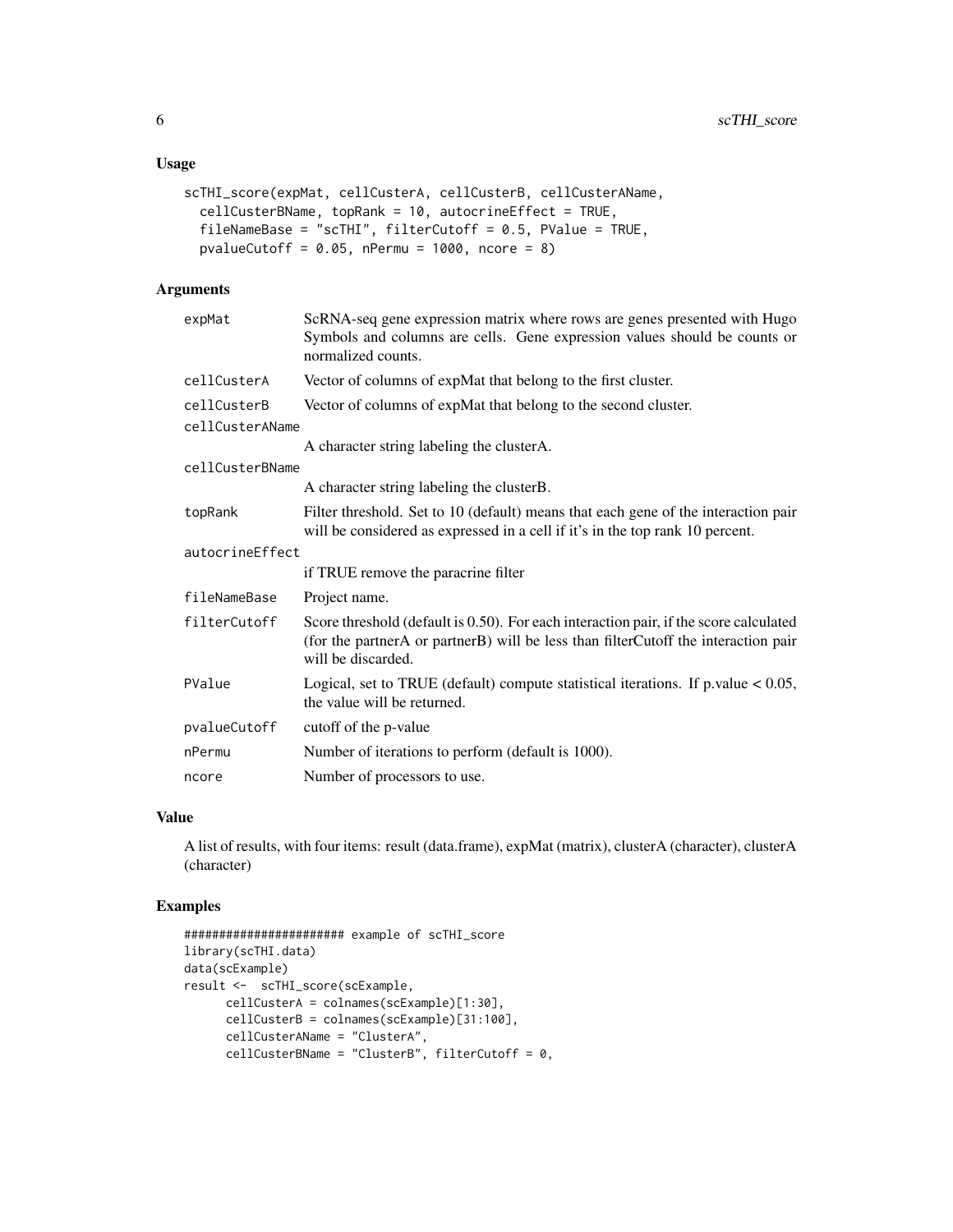```
pvalueCutoff = 1, nPermu = 100, ncore = 8)
```
TME\_classification *TME\_classification*

#### Description

The function allows the user to classify non-tumor cells in tumor microenvironment. It implements the Mann-Whitney-Wilcoxon Gene Set Test (MWW-GST) algorithm and tests for each cell the enrichment of a collection of signatures of different cell types.

#### Usage

```
TME_classification(expMat, minLenGeneSet = 10,
  alternative = "two.sided", pvalFilter = FALSE, fdrFilter = TRUE,
  pvalCutoff = 0.01, nesCutoff = 0.58, nNES = 1)
```
#### Arguments

| expMat        | Gene expression matrix where rows are genes presented with Hugo Symbols<br>and columns are cells. Gene expression values should be normalized counts. |
|---------------|-------------------------------------------------------------------------------------------------------------------------------------------------------|
| minLenGeneSet | Minimum gene set length                                                                                                                               |
| alternative   | a character string specifying the alternative hypothesis of wilcoxon test, must be<br>one of "two.sided" (default), "greater" or "less".              |
| pvalFilter    | Logical, if TRUE results will be filtered for p-Value. Defoult is FALSE.                                                                              |
| fdrFilter     | Logical, if TRUE results will be filtered for FDR.                                                                                                    |
| pvalCutoff    | Numeric p-Value (or FDR) threshold. Gene set with p-Value (or FDR) greater<br>than pvalCutoff will be discarded (default is 0.01).                    |
| nesCutoff     | Numeric threshold. Gene set with NES greater than nesCutoff will be discarded<br>(default is 0.58)                                                    |
| nNES          | Default is 0.58, so each cell is classified with a specific phenotype based on the<br>first significant enriched gene set.                            |

#### Value

A list with two items: Class (character) and ClassLegend (character)

```
library(scTHI.data)
data(scExample)
Class <- TME_classification(scExample)
```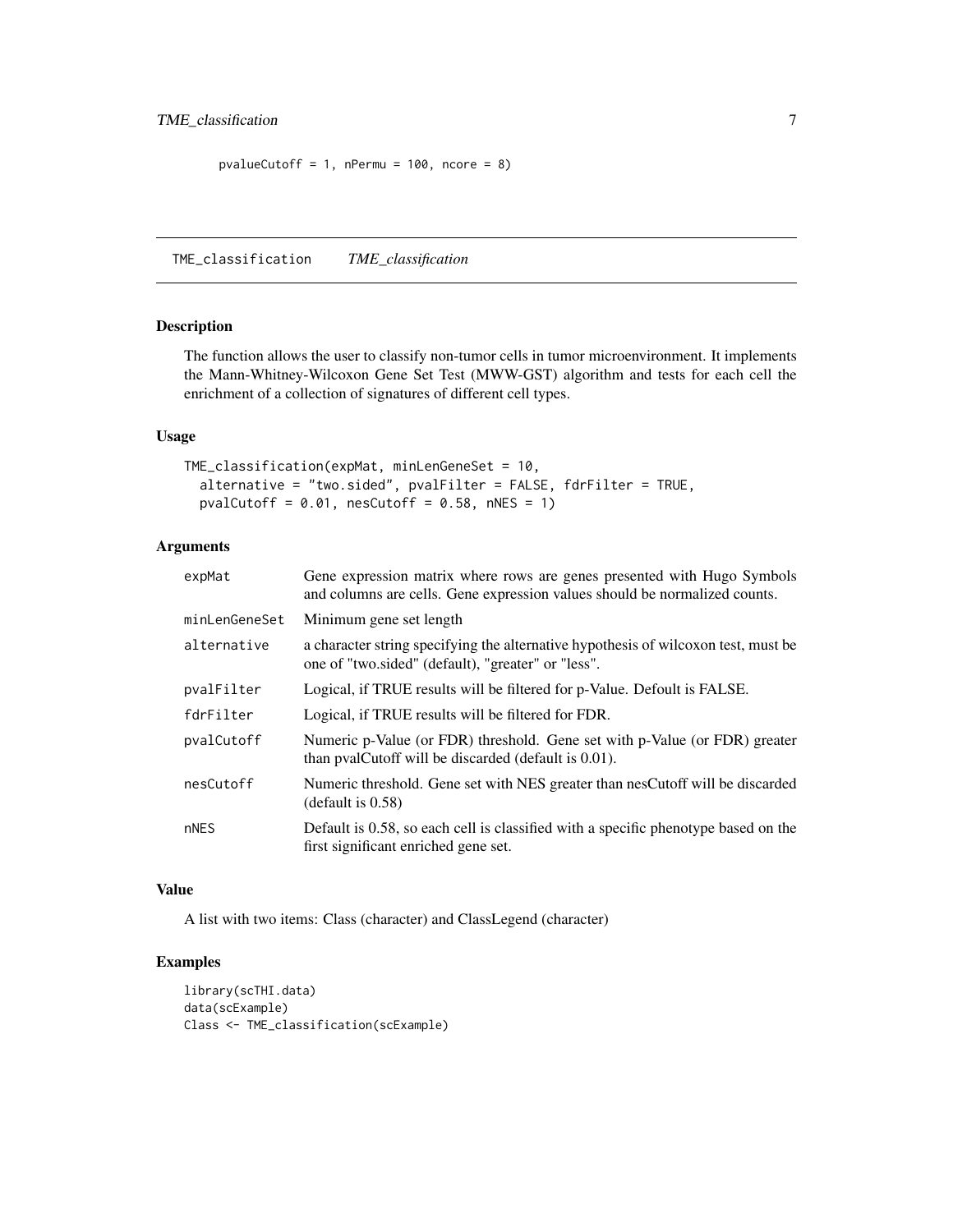<span id="page-7-0"></span>TME\_plot *TME\_plot*

#### Description

Generates a plot on the t-SNE coordinates, labeling cells by TME classification.

#### Usage

```
TME_plot(tsneData, Class, cexPoint = 0.8)
```
#### Arguments

| tsneData | X and y coordinates of points in the plot.      |
|----------|-------------------------------------------------|
| Class    | Object returned by TME classification function. |
| cexPoint | Set the point size.                             |

#### Value

None

```
library(scTHI.data)
data(scExample)
result <- scTHI_score(scExample,
           cellCusterA = colnames(scExample)[1:30],
           cellCusterB = colnames(scExample)[31:100],
           cellCusterAName = "ClusterA",
           cellCusterBName = "ClusterB", filterCutoff = 0,
           pvalueCutoff = 1, nPermu = 100, ncore = 8)
result <- scTHI_runTsne(result)
Class <- TME_classification(scExample)
TME_plot(tsneData = result$tsneData, Class)
```